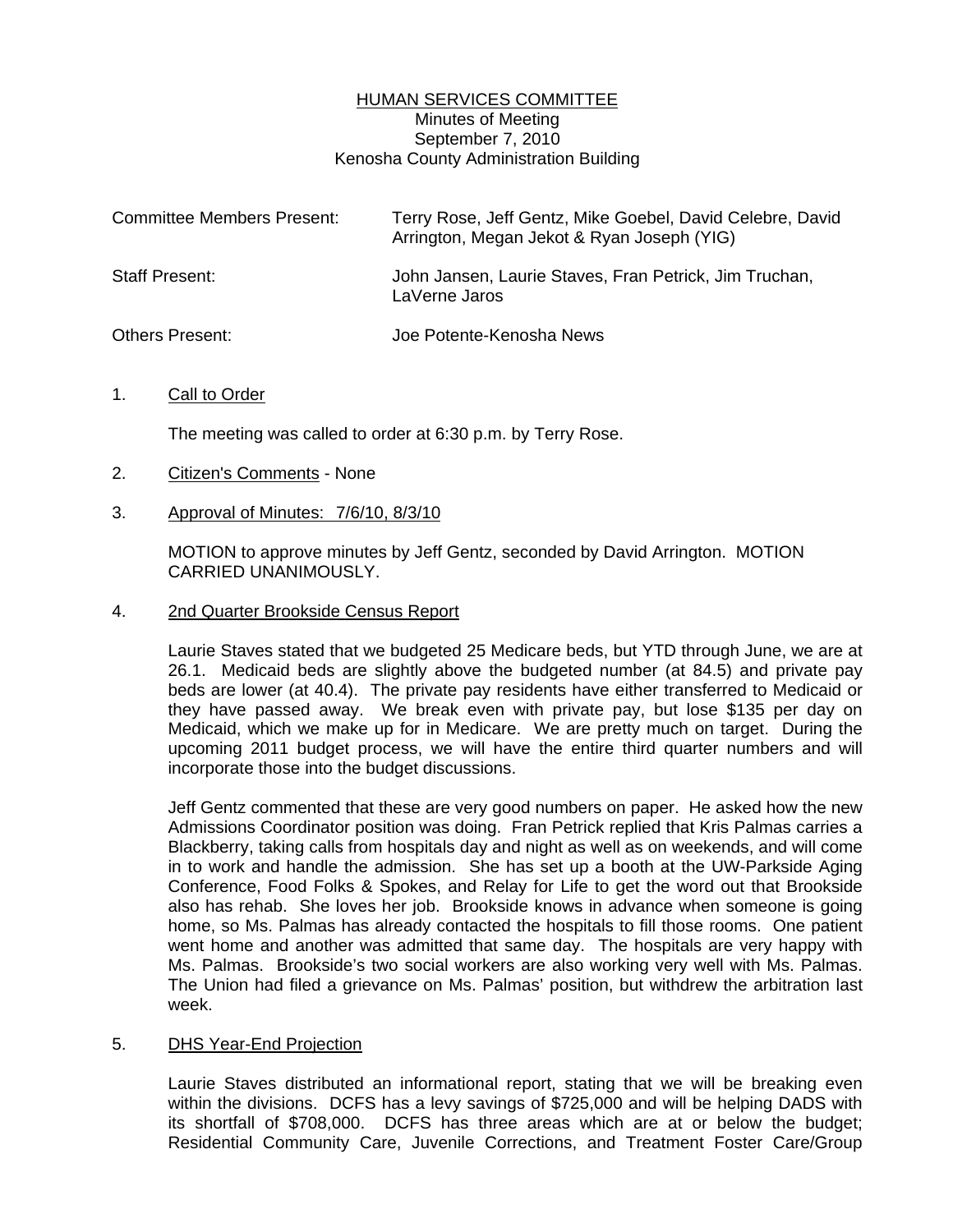Homes. RCC's are court-ordered placements and handle the children with developmental disabilities - the most expensive out-of-home care at \$300 per day. We currently have 11 kids in RCC, of which 7 have developmental delays. All 7 will likely be referred to adult services when they turn 18. We are projected to come in below budget in this area. Juvenile Corrections has a daily rate of \$271. This area has seen a significant decrease, partly due to the Summer Youth Employment Program. The TFC rate is \$105 per day. Community-based services are used to help keep kids out of this type of care. Group Homes are \$156 per day. Overall, we should be showing a \$725,000 savings in DCFS.

 There is a mental health placement levy shortfall projection of \$980,000 in the DADS budget, but these costs are stabilizing. These are state institution placements. Three individuals were placed at the institutions, representing 501 days of care from Jan-June, which is more than the normal stay of 30 days. At a cost of \$884 per day, the total cost for just these 3 individuals is \$443,000. Jim Truchan added that we just received the July bill and were able to recoup \$105,000. Also, 2 of those 3 people (who came from nursing homes) have since been placed. The third person came from Corrections and is a very hostile person who needs acute care. We are trying to balance the safety of the community and safety of the individual. We cannot give him back to Corrections, and hostile people are difficult people to place in the community.

 The inpatient institution rate is increasing to \$969 per day as of October 1, 2010. We are also having to pay Medicaid costs associated with the care of these persons.

 DADS will continue KARE Center diversions when possible. Mr. Truchan suggested that maybe we need a behavioral unit at Brookside Care Center, or maybe a part-time resource person could be hired to find placements and active treatment for these people. A person with a caseload of over 100 people cannot find resources for all of them.

 Ms. Staves explained that \$886,000 of the \$1.9 million is for the 3 individuals alone. In 2008, there were 770 days in State institutions. These costs keep increasing.

 John Jansen stated that it's the days of care that have increased, not the number of people. We don't know if we will have more people like this. It's the same with juvenile placements.

These people are indigent and have no insurance.

 Terry Rose commented that "Society would say too much money is being spent on too few." You would expect \$2 million to be spent on a room full of people, not just a handful.

 LaVerne Jaros clarified that other people have been served at the State institutions - not just these 3 people. These were the most expensive.

 Mr. Truchan continued that we used 2,605 days of care in 2008. We budgeted 2,438 days this year. Not enough money is going into mental health. We have come before this committee before explaining the need for more money.

 Mr. Jansen said that we did increase the 2010 budget but we could not predict the 3 deependers.

 Jeff Gentz said that he would like to hear some options before Finance or Budget time. He also requested "clean" figures. Mr. Rose wondered what they do in other states and asked for this to be presented at another meeting, adding that maybe some other options are there. Mr. Jansen said that we currently don't have any prevention services for the mental health community and offered this as an option. Ms. Jaros stated that the State had looked